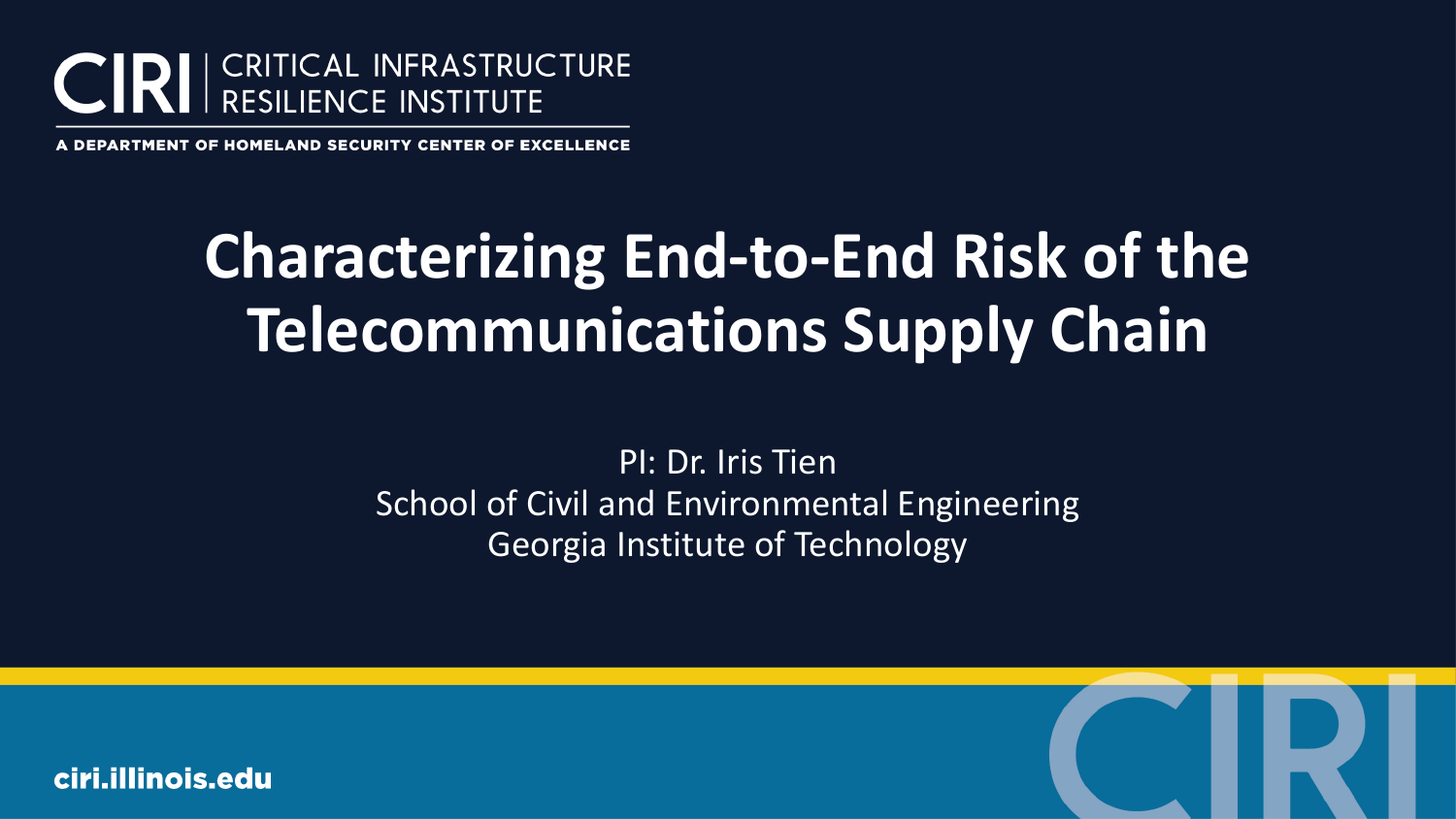

A DEPARTMENT OF HOMELAND SECURITY CENTER OF EXCELLENCE

# Project Overview

#### **Objectives**

- Identify physical and operational risks across end-to-end elements of telecommunications supply chain, particularly in transition to 5G for cellular network
- Comprehensively analyze these risks, including comparing across disparate elements of the supply chain, focusing on critical infrastructure impacts and functions

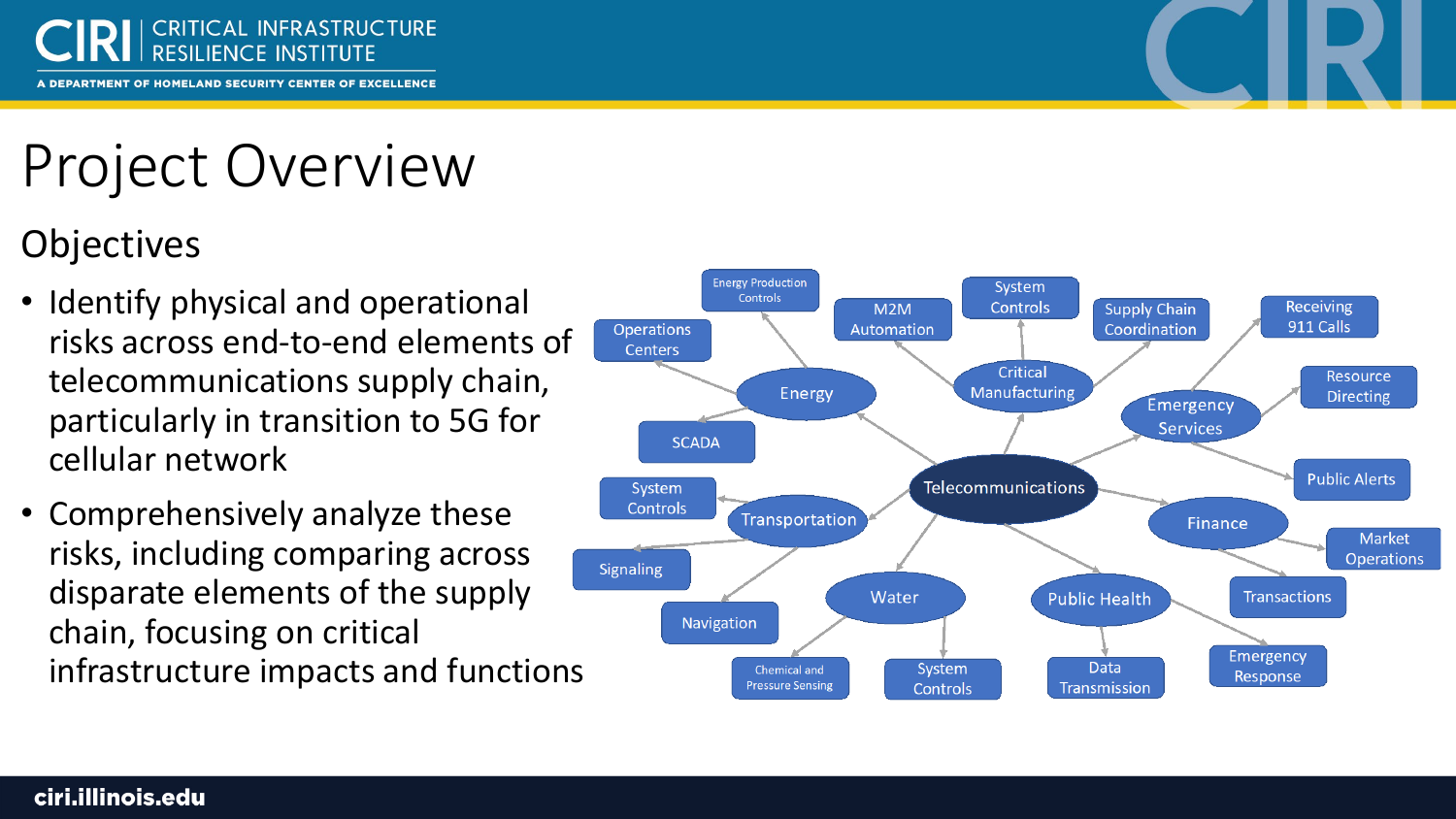



## Research Approach

Industry interviews:

- AT&T Security team
- AT&T Disaster Recovery
- Dependent energy stakeholders: GreyStone Power Corporation, Georgia Transmission

#### Questions addressed:

- What are your biggest risks?
- What have you done to address these risks?
- What do you have in place for recovery?
- Looking forward, what are you identifying as the biggest risks and how is your outlook changing?



#### ciri.illinois.edu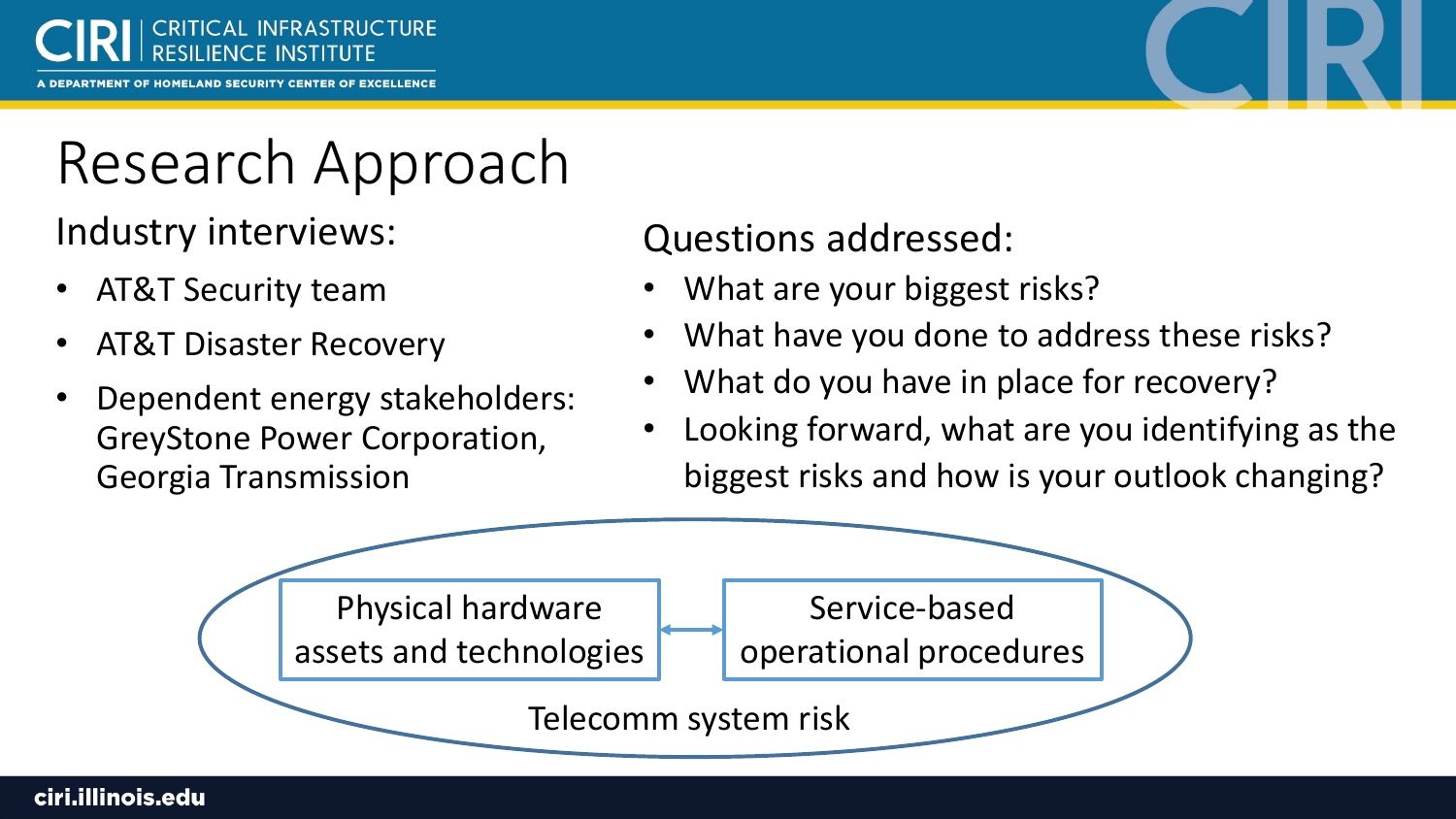

### Testing, Evaluation, and Validation Plan

Engagement with potential end users for comprehensive telecommunications system risk assessments:

• CSCC (Communications Sector Coordinating Council), ITSCC (Information Technology Sector Coordinating Council), NRMC (National Risk Management Center)

Performance targets:

| Data collection   | # stakeholders interviewed                                                                            |
|-------------------|-------------------------------------------------------------------------------------------------------|
| System assessment | # elements and sub-elements identified in end-to-end<br>assessment of telecommunications supply chain |
| Analysis approach | Types of link functionalities defined across chain                                                    |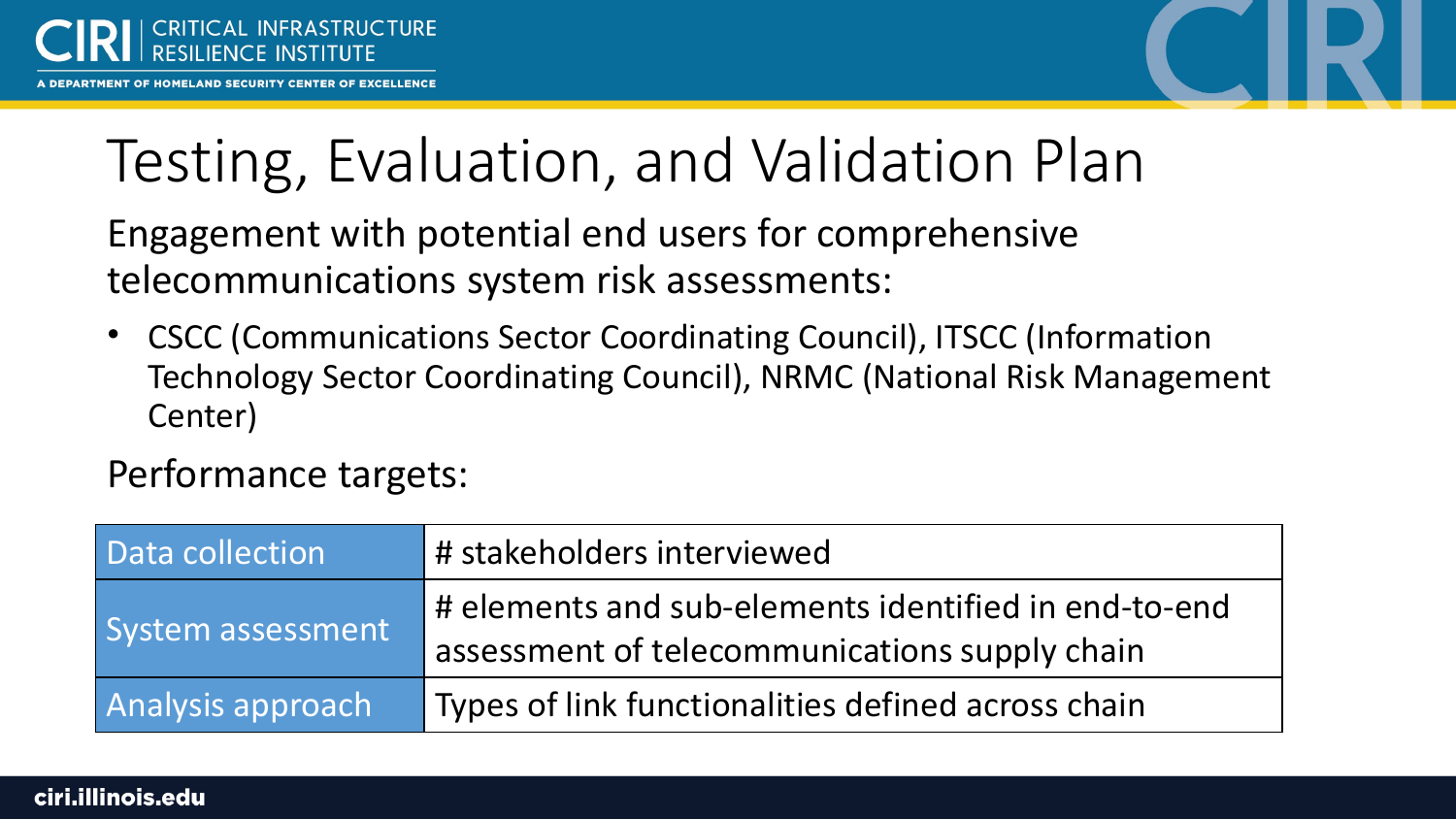

A DEPARTMENT OF HOMELAND SECURITY CENTER OF EXCELLENCE

# Milestones and Accomplishments

Integrate information from across sources to build risk profile of 5G and corresponding mitigation measures/recommendations:

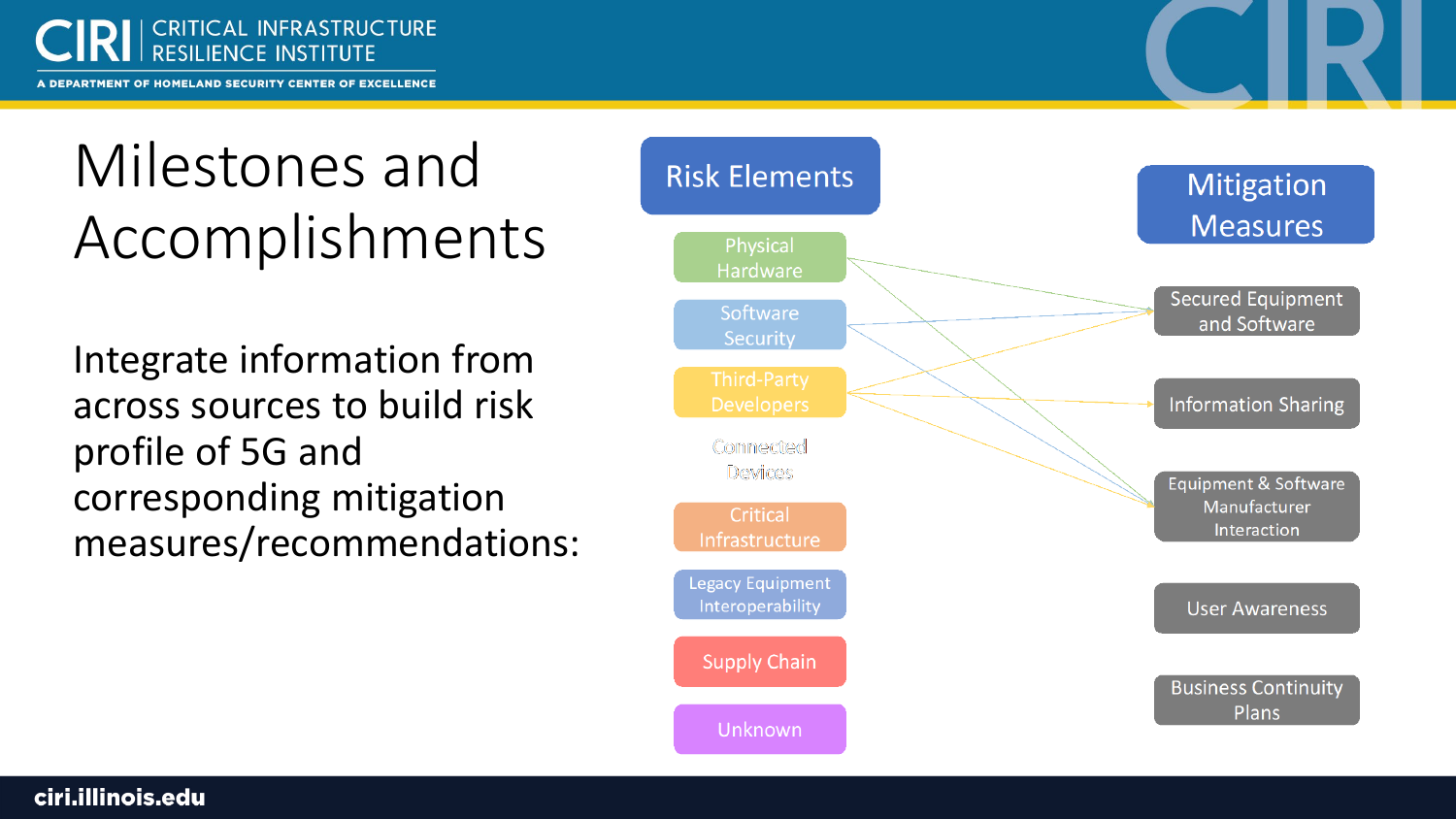



### Project Impact

Knowledge gaps addressed:

Entities currently evaluate telecommunications risk

1) by individual element, e.g., implement security protocols or develop trusted suppliers



Comprehensively assess risk across multiple disparate elements, including physical and service-based elements



Characterize impacts of telecommunications risk on critical infrastructure functions

**Ability to compare and recommend mitigation strategies across elements with a focus on impact on dependent critical infrastructure functions**

#### HSE components to benefit:

• Communications as a national critical function and the infrastructure functions relying on communications and particularly 5G for increasing asset automation, monitoring, and control

Student training:

• Conducting interviews with industry owners and stakeholders, integrating information across multiple sources

#### ciri.illinois.edu